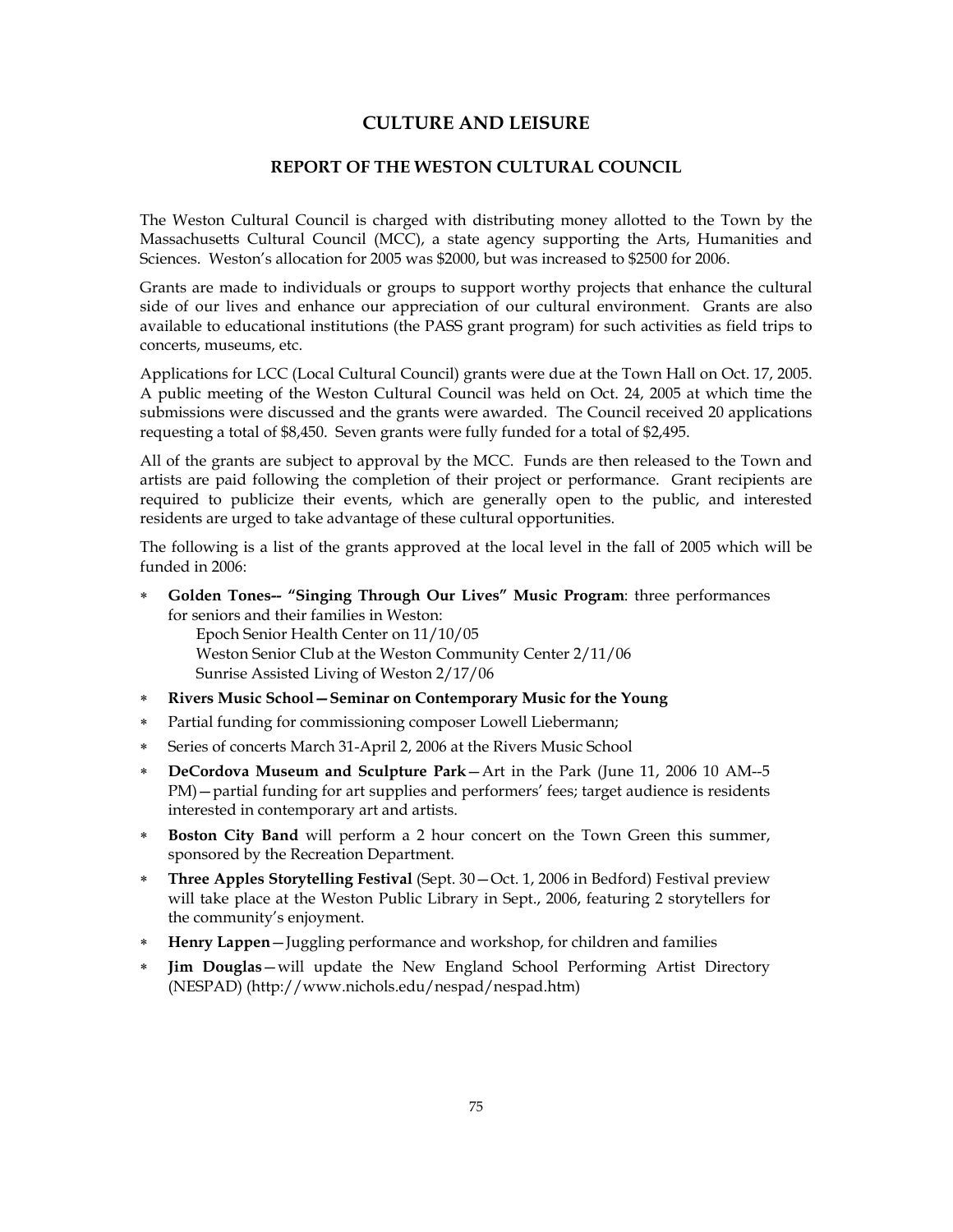The Weston Cultural Council is currently composed of five residents (5-10 allowed) who have been appointed by the Board of Selectmen. Tenure is limited by statute to two three-year terms. Interested residents are invited to contact the Selectmen. This council would welcome additional members. For further information, please contact Lynn Taff (Chair), Lynne Weber, Beth Schlager, Meredith Eppel or Alison Braunstein.

# **REPORT OF THE WESTON PUBLIC LIBRARY**

The mission of the Weston Public Library is to provide materials, resources and programs for lifelong learning and enjoyment. The Library serves the entire community by making available collections on a broad array of subjects of interest to its patrons. It is a forum for the community, providing a welcoming and well-maintained facility for meetings, informal gatherings, lectures and other cultural events.

This past year was a very busy one for the library. Thanks to the support of Weston residents, we have begun planning to repair our roof, which should commence in the spring of 2006. This will allow us to preserve our valuable collection of materials, and to maintain our beautiful building. The first town wide reading program, Weston Reads… Poetry culminated in March with a town wide poetry contest, and visit by former poet laureate of the United States, Robert Pinsky. Weston Reads… Poetry was a collaboration between town departments and the school system. We hope it is the first of many annual reading programs. We have seen a hefty increase in circulation over last year, maintaining our circulation standing as the highest for a town with the population size of Weston's. Also, we have begun compiling our three to five years Long Range Plan. A committee of residents, trustees and staff are looking toward the services we would like to add in the library.

### Adult Services

In 2005, library circulation of all materials rose by 16,339 items, an increase of 5.3% over last year. The two top circulation categories were new DVD feature films, and books on CD, both of which increased by approximately 50 percent. Other items that showed significant increase in demand were Large Print Books, Music CDs, Speed Read and new fiction and non-fiction books. In order to entice patrons with our newer offerings, we have placed a cart just in front of the circulation desk with recently returned items. This has proven to be a very popular service, as the cart is regularly emptied.

We spent a lot of time reorganizing the stacks this year. High demand for library DVDs and books on CD dictated moving lesser used videotapes and books on tape to the first two rows of our nonfiction book stacks. Moving videos to the back stacks gave elbow room for our DVDs. Two display racks hold new DVDs, while older DVDs, documentaries and foreign films are arranged in the alcove off the rotunda. Relocating the booktapes to the stacks allows the books on CD room for growth in the nook opposite the music CDs. We also rearranged the music CDs.

Programs offered in the library continue to be very popular. The Weston Military History Group sponsor lectures once per month to sold out crowds. Their lectures are available on DVD for those patrons who may be unable to attend. The Library Book Discussion Group meets once per month and has been in operation for over 25 years. The very active Music Committee offered monthly concerts, and the Music Fest, a day long celebration of music in March. The Friends of Weston Library hosted an array of lectures and programs, including a visit from Chris Stirling, Executive Producer of the television show *Chronicle,* and author Barbara Haber (*From Hardtack to Homefries).* The library is deeply indebted to the scores of volunteers who work so hard for our benefit. The library is truly enhanced for everyone by their support.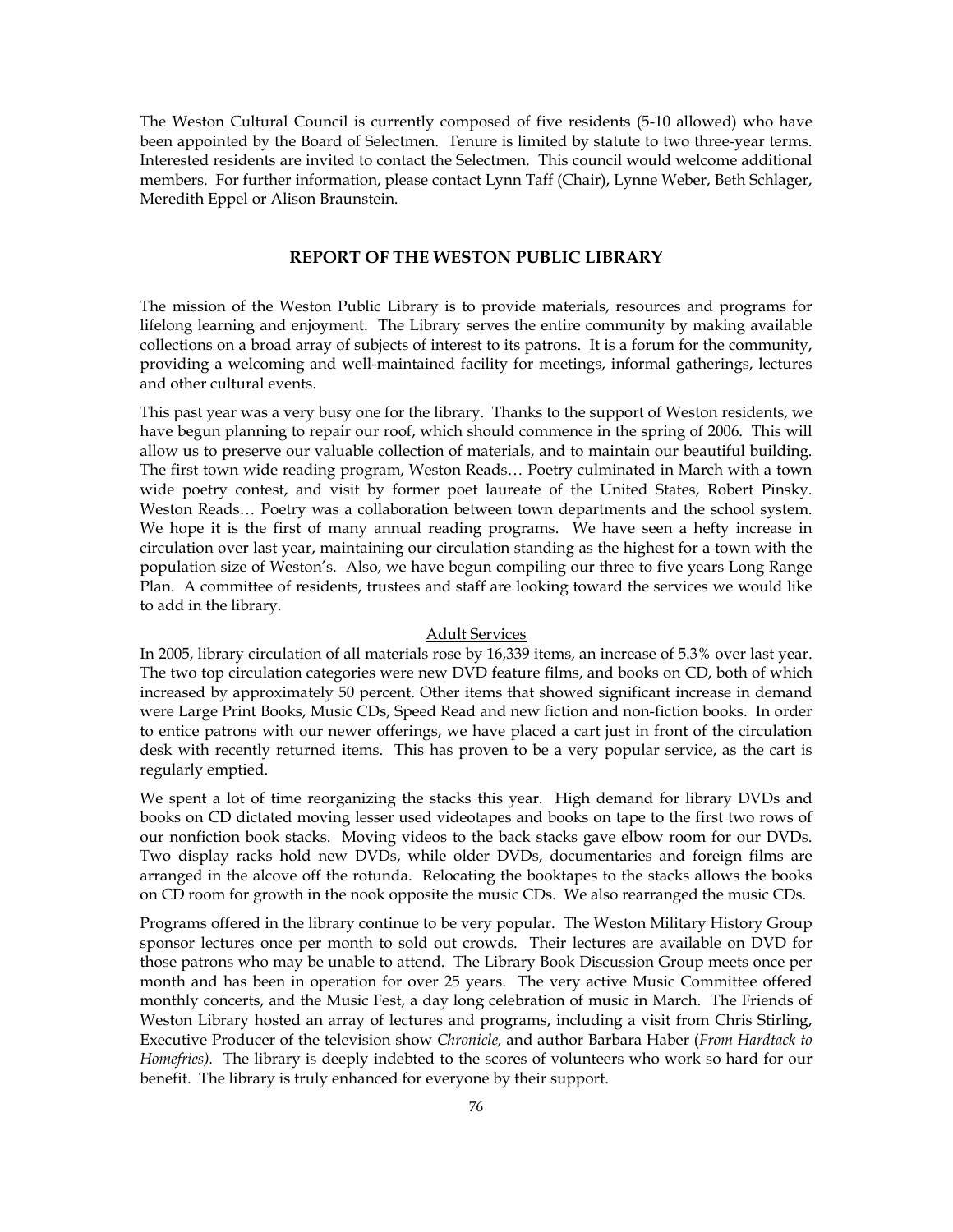Library volunteers are an important part of our service to the public, and this year we were aided by contributions from Ed McKearney, Joanne Hamm, Gene Travers, Margaret Young and Mary Parker.

We encourage our patrons to check out the newly redesigned web site at *www.westonlibrary.org*  The new site allows for an updated calendar of events at the library, easier navigation, new item lists, contact information and much more. You can also mange your account by clicking on the front page. Be sure to sign up for a 4 digit pin number which you can initiate online or at the circulation desk in the library. Your email address is never shared with any other organization nor is it used for any promotional purposes.

We've had numerous staff changes this year. Helen Olivo, administrative assistant, retired at the end of the year after 18 years of town service. Marianne Doernis-Goldman, a part time circulation assistant for almost 10 years, has taken over Helen's position. New faces at the circulation desk include Leslie Kennedy, Joanne Hamm and Katerina Garozzo. Gail Bosworth, formerly in Technical Service, is our new Reference Librarian, and Renee Hake has taken her place in Technical Services. Tatanya Flannery has taken the position held by Julie Bauer, as Department Head in Reference. Julie was transferred with her family to Virginia.

#### Reference

The library user with information needs found ready help at the Reference Desk. On a typical day the librarian on duty responded to 35 reference questions in person, by phone or via email. The librarian also attended to requests for advice on recreational reading, provided interlibrary loan service and identified community resources and agencies beyond the library.

An important new feature in the Reference Department is the installation of the Job Center. Strategically located near the busy Computer Lab, this collection was created by assembling relevant materials already in the library's holdings and adding dozens of new titles. Residents of all ages preparing for post-secondary education or mapping a career course will find many excellent resources here.

We recorded 11,897 sign ups for our public computers, and Reference librarians answered over 12,000 questions.

## Youth Services

With the addition of Beth Katsoris as a full-time children's librarian, we were able to offer more programs this year, including a Lapsit for toddlers featuring singing, finger plays and rhymes. With more staff, we now have the opportunity to offer more programs than we have for years. In addition to the lapsits, we currently offer two sessions of Two-Year-Old Storytime, two sessions of Family Storytime and a Drop-in Storytime for three- to five-year-olds, three After School Book Clubs for grades one through five, a Pop-up Book Workshop for grades three to five, and the Summer Reading Program, which includes programs by outside performers such as Animal Adventures, Inc., Mr. DJ and Shiney the Star, and singers Julie & Brownie.

This year's Summer Reading Program, "Going Places," was quite successful with 312 participants. Children in the elementary program read more books on average in 2005 than they had any other year, and across the board, more children achieved higher prize levels than in previous years. The Young Adult Program was particularly successful, with the highest number ever of sixth through tenth graders participating. The Friend's supported Craft Room was a welcome break from the heat, and our air-conditioned atmosphere was appreciated by many visitors.

With the assistance of The Friends of the Library, we added more DVDs and Books on CD to the library collection, and our statistics for that part of the collection has increased significantly. The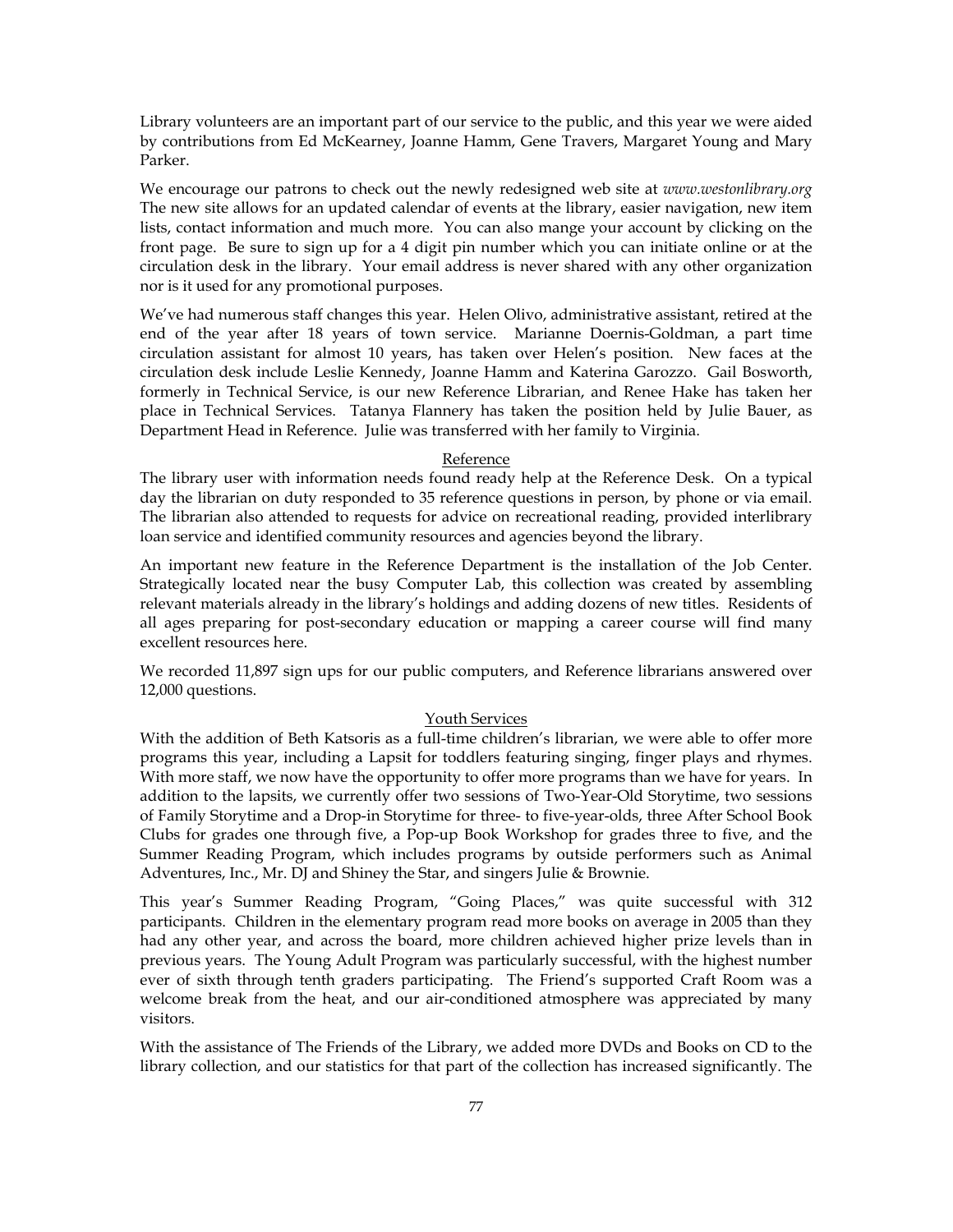Friends also contributed to the Children's music collection. With this funding, we created a core Children's classical section with the purchase of 20 titles. With the additions of materials in the Young Adult section (see below). The Friends have been very supportive to Youth Services.

Another new feature in 2005 is our collection of comics and graphic novels for younger children. There have been many requests over the past year for "comic books" for children not yet ready for our teen section. We have created a new section in the inset shelves between the Storytime and Craft rooms for those young readers, with a selection ranging from Tintin to various superheroes to Baby Mouse.

Our school visits continue to be a great cooperative experience, with the fifth grade teachers bringing their classes to the library for their World of Work project. Assisting the children to research their chosen professions—especially some of the esoteric professions—is always interesting and exciting. As always, we look forward to this project. Volunteers in Youth Services this year included Jonathan Dec, Derek Park, Molly Hermann, Iris Hermann and Dominique Viglas. Their assistance was greatly appreciated.

### Young Adult Collection

This fall, the Friends donated over \$1,000 to be spent on media selections for the Young Adult Collection (DVDs and CDs). As a result, a core Young Adult DVD collection was created that now includes over 50 films. Over 20 new CD titles were also purchased for the Young Adult music collection with these funds. Due to the increase in materials available to Young Adults, this section of the library has become busier over the last few months.

In addition to increasing the Young Adult music and DVD collections, we have also been making an effort to purchase more Young Adult books on CD. We have ordered several new titles over the last six months, thereby bringing our collection more up-to-date and extensive.

Finally, the Friends contributed money to start an Anime Young Adult DVD collection. We have purchased 30 titles for this collection and we are hoping to add to it throughout the year.

#### Technical Services

The Technical Services Department had a record breaking year in which over 9,300 items were added to our database. The swift processing of complex materials such as Books on CD are a credit to Frank Baxter, and his assistants in Technical Services. Look for new media to come to the library in the form of downloadable audio books.

#### Arts and Exhibitions Committee

The Arts and Exhibitions Committee had fun this year reviewing work and bringing many different types of art to the community. Two local groups celebrated important anniversaries by displaying their artifacts, photographs and histories in the gallery. WEEFC celebrated 20 years and Land's Sake their 25<sup>th</sup>. During the other months, printmaking, painting, photography, watercolors and ink drawings were on display. The year ended with an exhibition of paintings by Weston resident John Thompson. Two outside sculptures were removed and a new one, Blue Herons, by Joe Hallowell was installed. The Blue Herons will be in place until the fall of 2007.

#### Friends of Weston Library

The mission statement of the Friends of the Weston Public Library is "…to support a strong and active public library for the town of Weston and to provide, where needed, resources not otherwise funded."

The Friends, organized in 1965, is an organization funded by Weston residents through their membership dues, their financial contributions and their participation in our Annual Book Sale. We count on the community to donate books for the sale and to purchase books at the sale. The Friends board members and their committees work with the library's director and the staff to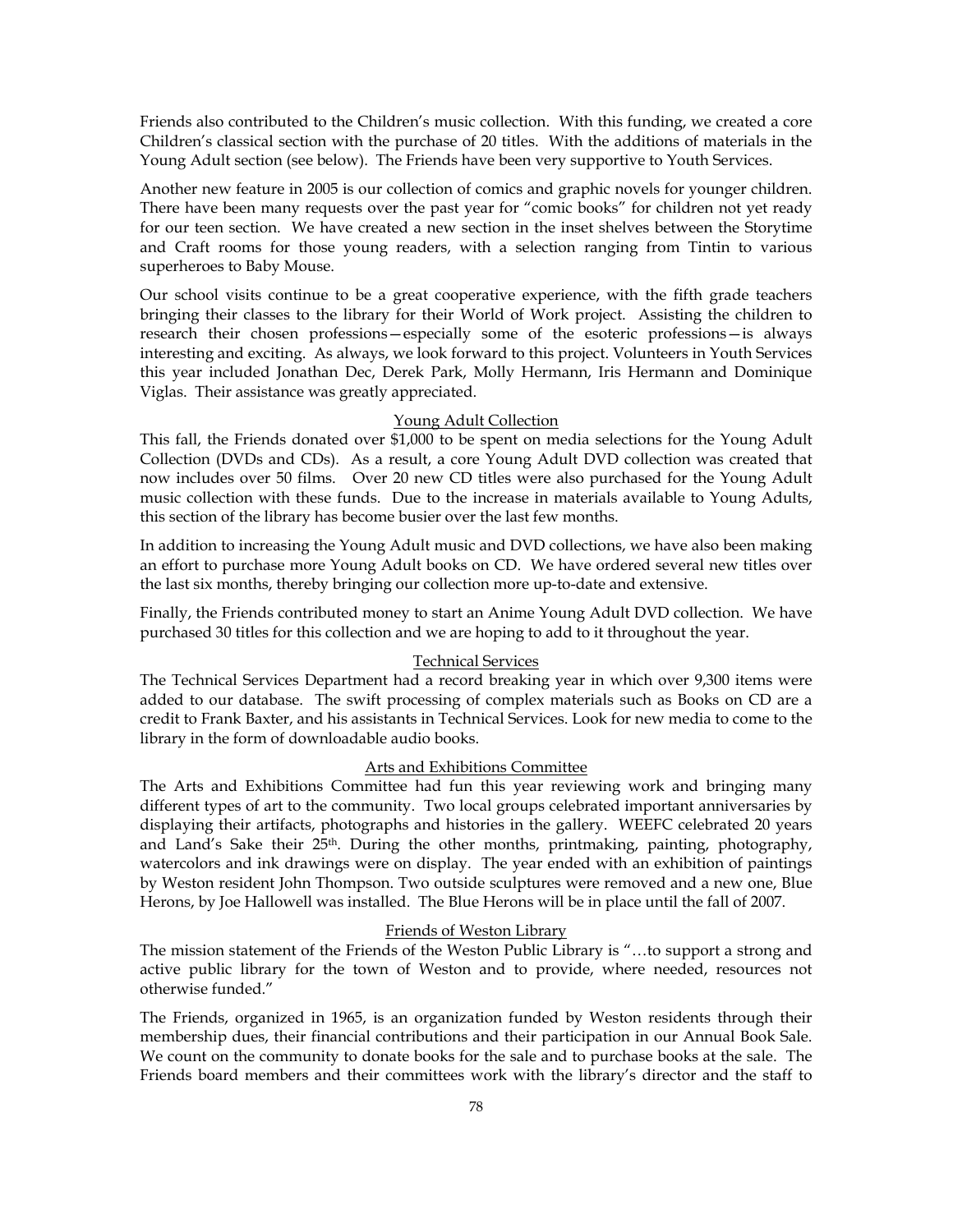serve the library needs of our town. We sponsor literary and human-interest programs, as well as a yearly concert series organized by the Music Committee. Several trips each year introduce participants to museums, and to cultural and historical sites. Our service to the homebound delivers books and audio-visual materials to town residents who are unable to travel to the library. This year we provided support for the Weston Military History Group, the Children's Summer Reading Program, summer crafts, the yearly Ice Cream Social, museum passes, and the restoration and cataloging of Weston's Historical Archives. We also provided an \$8,000 grant for the purchase of several hundred DVD titles. On behalf of the community we treat the library's staff to an annual luncheon to thank them for their tireless service to the town. This year the Friends initiated stipends for staff members to attend professional conferences. The Friends is an organization of the community for the community. We invite all Weston residents to become members.

# **REPORT OF THE RECREATION DEPARTMENT**

As in years past, 2005 was a very busy year for the Recreation Department as we continued to administer a wide variety of programs for citizens of all ages within the town. The Community Center continued to be a special gathering place for town residents – whether it was hosting the Rotary Club's inaugural Texas Hold 'Em tournament or our annual Holiday Luncheon for the town's senior citizens, there was a constant flow of happy faces parading about the Great Hall and throughout the classrooms around it. With exercise and educational classes running throughout the weekdays and nights, and often being utilized as a parents' dream setting for a child's birthday party on weekends, the Center remains in constant use and is an invaluable asset to the town.

The recreation staff consists of seven full-time employees ably assisted by an ever-evolving staff of part-time help. Whether planning classes, mowing fields, manning guard stations at the town pool or counseling campers at Camp ABC, Camp Adventure, and Outer Limits, the eclectic blend of individuals whom the department employs are as friendly as they are qualified.

The recreation budget for this past fiscal year (FY 05) was \$1,186,155, with off setting revenues of \$943,566; thus the Town General Fund contributed \$365,167 to the Recreation Department budget. The recreation department has used an enterprise accounting system since FY 04 and works closely with the finance committee and the Town Manager to try offer a budget that is 70 %covered by revenues with the Town contributing 30%.

Once again, the Recreation Department spent the year offering an exceptional variety of programs for people of all ages in the town, many of which were offered in our new Center. In 2005, participants enrolled in over 500 programs which we offered during the course of the year. Among the new programs offered this year were Youth cooking classes and Elementary School Drop-in Nights while our traditional offerings of Karate, Chess and Arts & Crafts classes continued to be exceptionally well-attended. Our summer camps were also well attended, with some 1,275 campers taking advantage our diverse and comprehensive offerings during the nine weeks that our camp programs were in operation.

The town pool was once again a gathering spot for residents who took advantage of the exceptional facility and programs we provide there. Our overall attendance figures were in line with years past. The arrival of warmer weather inspired citizens of all ages to take advantage of this remarkable facility, with dedicated seniors doing laps in the early morning and late evening book-ending the campers and family members who populated the pool during the hours in between. By summer's end, 17,360 patrons had visited us during the pool season and had made